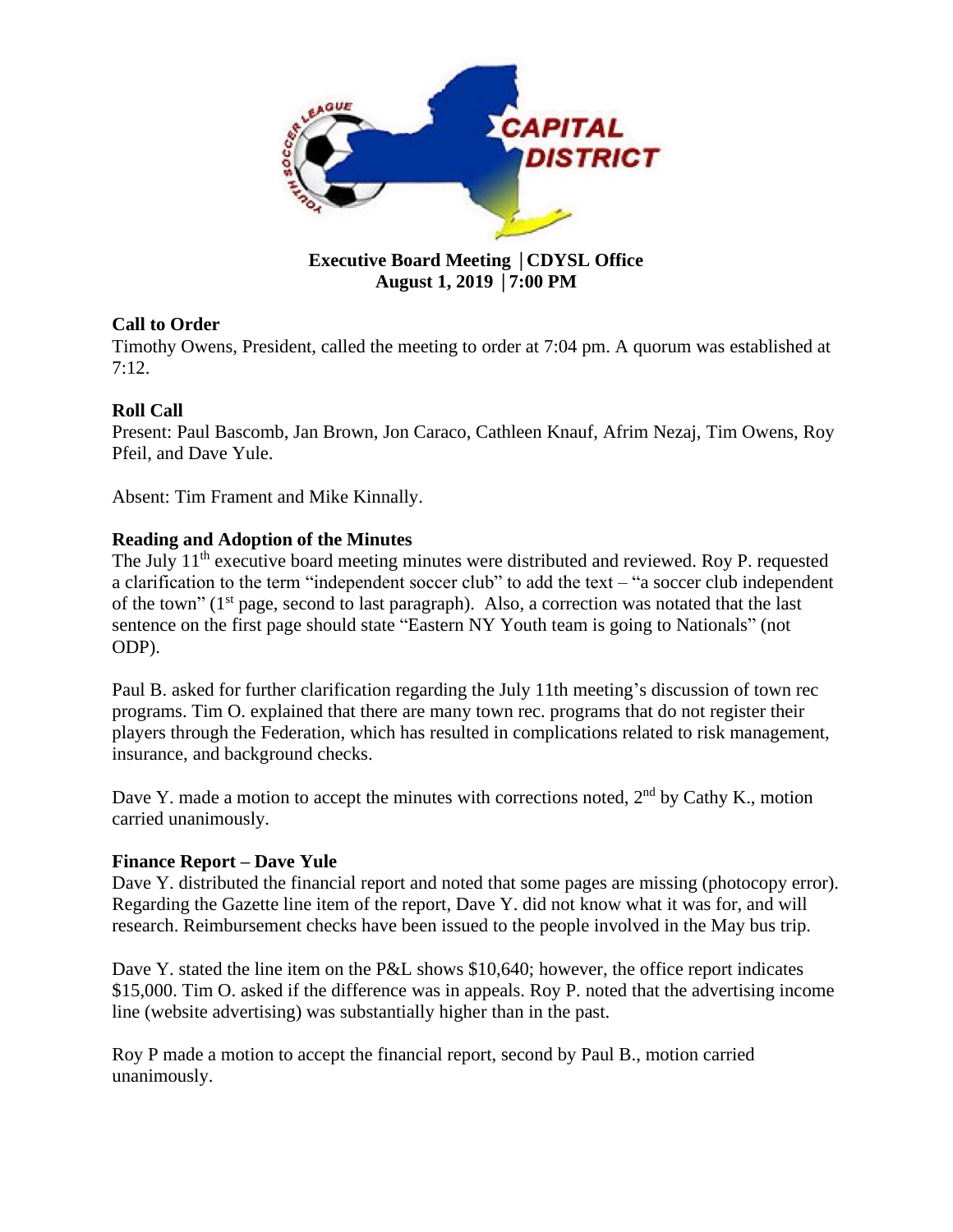### **Office Report – Jan Brown**

Tim O. noted that he didn't sign the rec reimbursement checks as he wasn't aware of what they were for. Dave Y. said that it was an overpayment, and Jan B. explained that some clubs registered all their players as rec plus players, but they should have been registered as rec players, therefore these clubs overpaid. Tim O. asked to have a note made in the ledger for these checks and ones similar in the future. He indicated that earlier this year, there were clubs that requested refunds for team commitments before the 1<sup>st</sup> batch of bills related to fees were sent out and Tim O. held those refunds in case the club accumulated fines throughout the season.

Jan B. distributed the Monthly Report for July and explained that the office is making final preparations for the Annual General Meeting (AGM). The fall ball registration page will go live on the website tomorrow. Dave Y. asked what the deadline for submitting fall ball is, and Tim O. responded that it is the first week of September. Jan B. will have the office go through all the registration forms carefully to make sure contact information and dates are accurate.

Jon C. asked about the status of the new scheduling program that was supposed to be rolled out for fall ball. Dave Y. said that because the company didn't complete the new scheduling program, the office made the old program work fall ball. Dave Y. asked Jan B. to check in with Tammy K. regarding the status of the new program. No payment has been made for the scheduling program yet.

Paul B. mentioned to Jan B. that Tom Green will be the new assigner for fall ball and fall EDP.

### **Committee Reports:**

## 1. **Rules – Scott S were (absent)**

Tim O. reported that nothing has changed since the discussion last meeting. Currently, teams pay a team commitment fee and then a per player registration fee. The new option would combine the commitment and player fees into one flat fee per team. For teams that wanting to only play EDP, the team will still need to register their players through CDYSL. The new option will be more streamlined and quicker, which would be convenient for EDP teams since they need to register right away for the next season. The new option would also generate a one-page roster with all player photos, therefore would not require the office to print player passes.

Afrim asked if the new option would reduce the hours of the office, and Tim O. said that August is traditionally a slow month, but now since fall ball is a popular program, the summer hours need to be reevaluated.

Jan B. asked if a team can register for EDP through CDYSL but are not a club member of CDYSL. Tim O. responded that the first step is to confirm that they are in CDYSL's footprint. If they are not in our footprint, CDYSL can still register them, but CDYSL would need to ask permission of the club's home league. Tim said that if they are in our footprint, we would then need to recognize them as a club. A simpler way would be for that team to partner with another club that is already a member of CDYSL.

### **2. Finance – Dave Yule**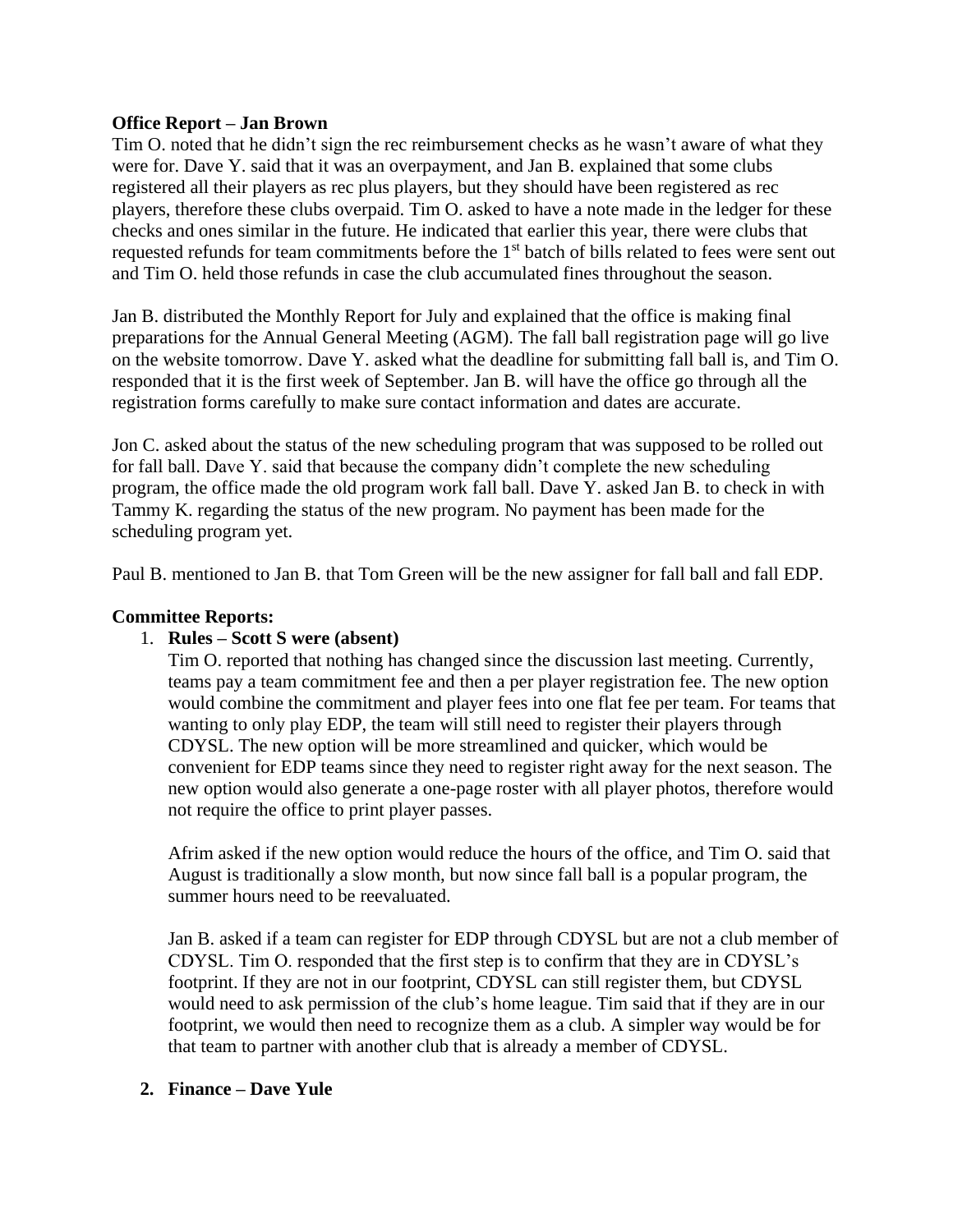No report

### **3. Games – Paul Bascomb**

Paul B. reported that the spring season went well. There were only 41 comments from coaches received from the 1600 games that were played, which is similar to previous years. There were positive comments about some of the younger referees.

Afrim N. asked what the minimum age is for a referee, and Paul B. said that the Federation mandates it to be 14 years old.

Paul B. noted that he had a discussion with Mike K. regarding getting some more of the EDP teams to play limited play through CDYSL, with the goal of getting more Division 1 games. He offered to schedule limited play games later in the season when EDP is generally done and confirmed that he would be able to make other scheduling accommodations to get these teams back with CDYSL.

### **4. Membership/Nominations – Afrim Nezaj**

- 1. Cambridge SC has requested to only play rec. and not go to any CDYSL meetings. Currently CDYSL has two membership levels: full and limited. In both cases, the bylaws state that a representative must to attend the Annual General Meeting. Afrim N. said he would contact Cambridge about this.
- 2. Nirvana has submitted paperwork and will have its first read at the AGM.

## **5. Executive**

The following nominations will be presented at the upcoming Annual General Meeting: President: Tim Owens, Roy Pfeil

1 st Vice President: Mike Kinnally At Large – Afrim N.

Nominations can be taken from the floor

- **6. Registrations – Jan Brown** No report
- **7. Zero Tolerance/Appeals – Roy Pfeil** No report
- **8. Arbitration/Appeals – Tim Frament**  No report

### **Special Committees**

- **1. Programs** 
	- **a. Coaching Education – Roy Pfeil** No report
	- **b. ODP Program – Tim Frament (absent)**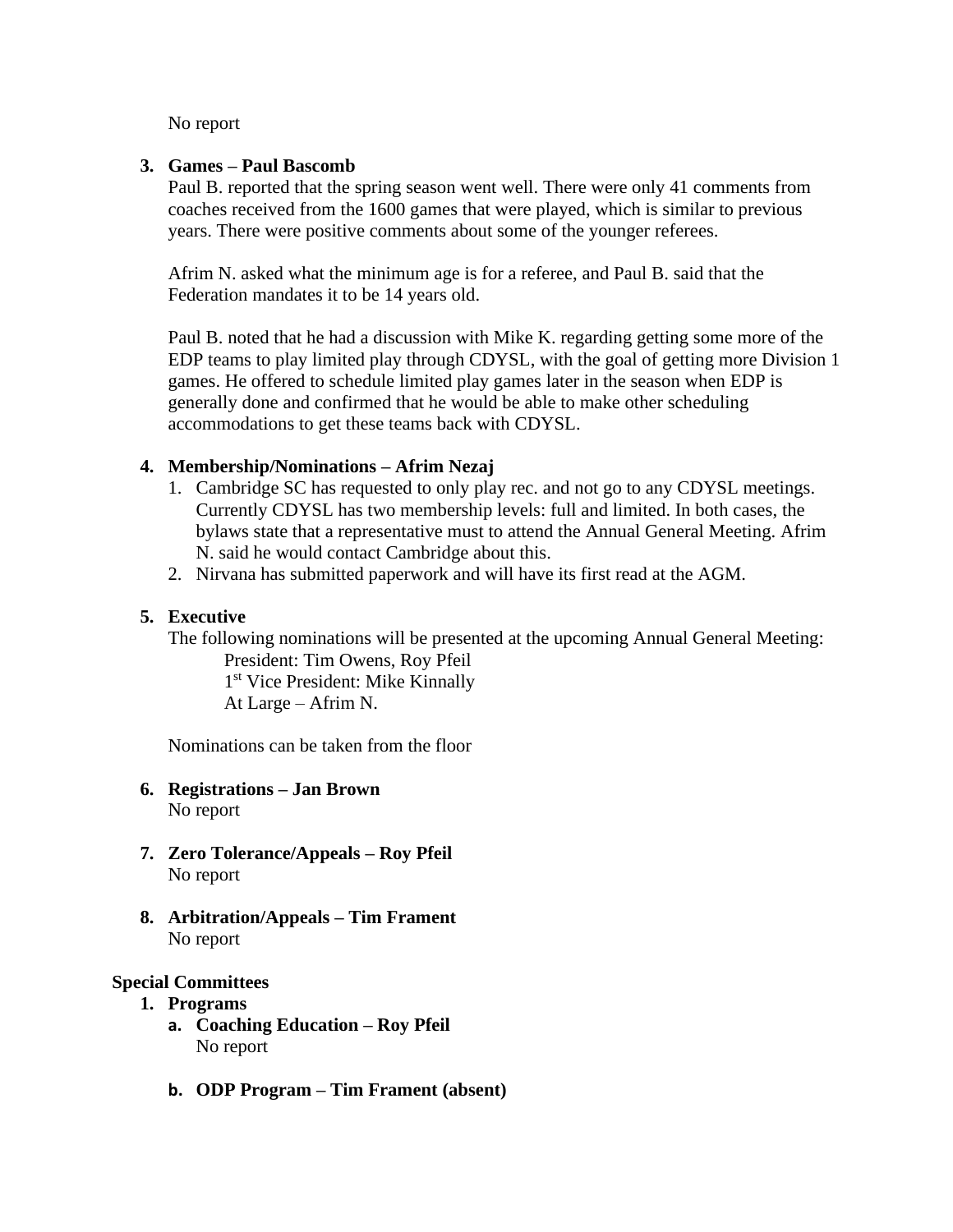Roy P. reported that 70 kids from Eastern NY have made the Regional pools for ODP.

## **Unfinished Business**

1. **Empire Cup 2020** – Upon a request from Tim. F at the July executive meeting, Afrims has presented a 3-year proposal for the Empire Cup. Afrim N. explained that the proposal contains the same terms as the 2019 tournament. He mentioned that fall ball shows a profit of \$5,000 before scheduling and office work, whereas the tournament also makes about \$5,000 but doesn't involve any work from the office.

Jan B. felt that it was vital to have the board of directors' vote on Afrims proposal for full transparency. Afrim N. expressed concern that by presenting the details of the bid to the board of directors, another facility may submit a better proposal based off the Afrim bid. Tim O. asserted a concern that in the past, the host facility received 50% of the profits. However, with the Afrims bid, there is a flat fee of \$65 that CDYSL would receive per team. Since in the past, the office did a lot of work on the tournament, it is difficult to know the true cost of running the tournament. Afrim N. said that he would be willing to change the bid to be based off a percentage of the net profit instead of a flat rate. Tim O. said for transparency, he requested that CDYSL receive a ledger of expenses, receivables and profit. Tim. O. requested that a contract for future years. Cathy K. suggested a 2-year contract with an option for a  $3<sup>rd</sup>$  year after the  $1<sup>st</sup>$  year. Paul B. said that because the tournament went together so fast last year, the board overlooked getting a contract. Since there isn't another facility in the area that can handle the tournament date, and tournament play throughout the region is down in numbers, he felt the Empire Cup was successful. He said it was a great venue, limited work from the office and board, and a great date.

The executive board agreed that the Afrims proposal would be presented to the board of directors at the AGM.

- 2. **Eastern NY Annual General Meeting** there was a discussion of 3 proposals that will be voted on:
	- a. Changing the number of trustees from  $4 \text{ to } 2$ : after a brief discussion, the CDYSL executive board is concerned that by lowering the number of trustees, CDYSL could potentially less say at the executive level of Eastern NY.
	- b. President would appoint the  $1<sup>st</sup>$  Vice President:

### **OR**

The executive board would determine the position of each Vice President and their duties (instead of by longevity): After discussion, the CDYSL executive board felt that it would be best to have the Eastern NY executive board determine the position of each vice president and their duties (instead of the President).

c. Establish a board oversight committee of league presidents to review Easter NY board expense reimbursements: Purpose is to ensure transparency. Dave Y. mentioned that he is confident that there is an accounting firm that oversees this.